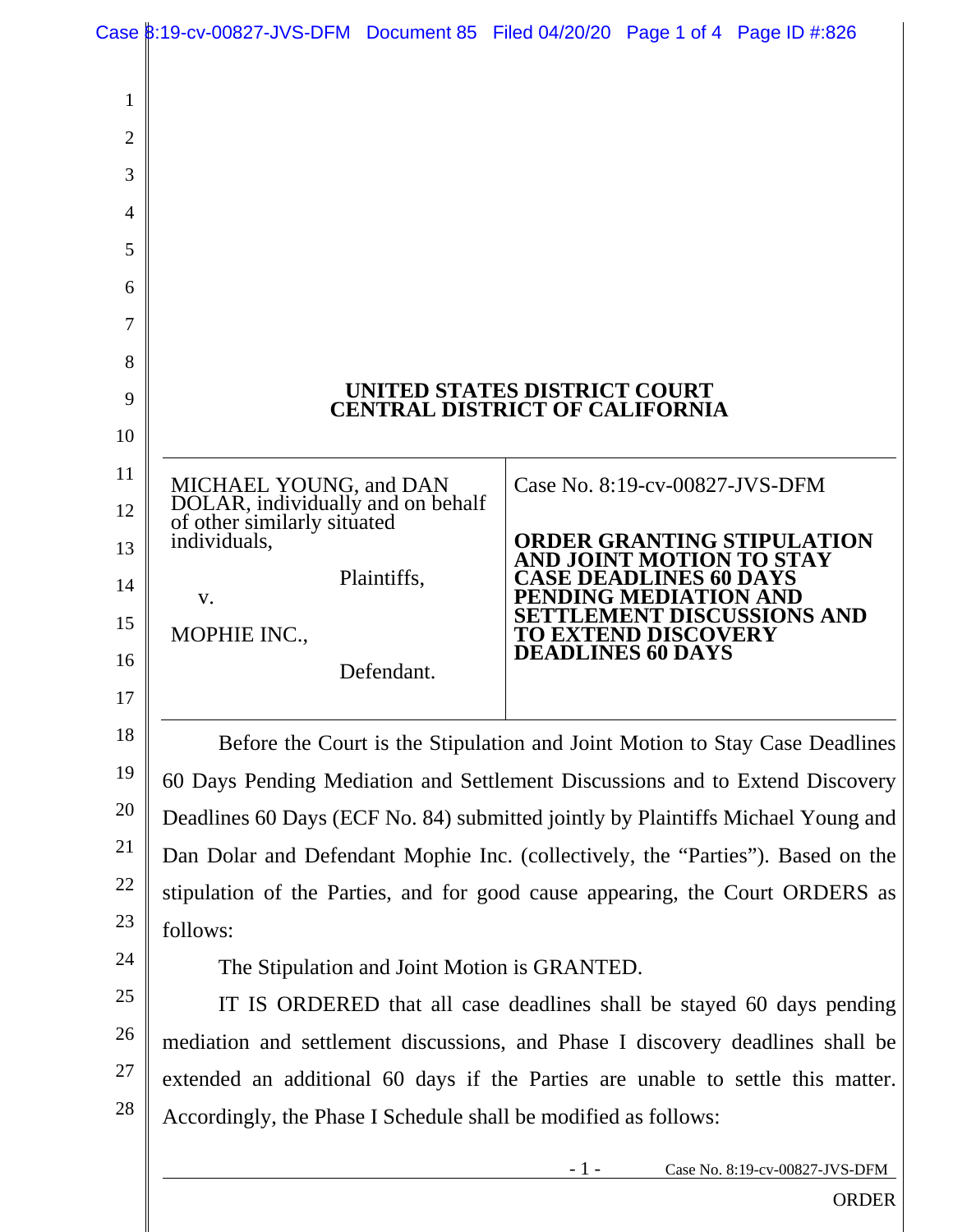| 1                   |                                                                                                                                                    |                           |                                                                      |
|---------------------|----------------------------------------------------------------------------------------------------------------------------------------------------|---------------------------|----------------------------------------------------------------------|
| $\overline{2}$<br>3 |                                                                                                                                                    | Current<br>Deadline       | <b>New Deadline</b><br>$(60 \text{ day stay} +$<br>30 day extension) |
|                     | <b>Stay Expires</b>                                                                                                                                |                           | June 29, 2020                                                        |
| 4                   | Last day to file L.R. 37-1 Joint                                                                                                                   |                           |                                                                      |
| 5                   | Stipulation regarding $30(b)(6)$ deposition                                                                                                        |                           | July 16, 2020                                                        |
| 6                   | or Electronically Stored Information                                                                                                               |                           |                                                                      |
| 7                   | Last day for Phase I Expert Disclosures:                                                                                                           | April 15, 2020            | <b>August 13, 2020</b>                                               |
| 8                   | <b>Phase I Fact Discovery Cut-off</b><br>(individual claims):                                                                                      | April 30, 2020            | August 28, 2020                                                      |
| 9<br>10             | Mophie's Phase I Summary Judgment<br><b>Motion Due:</b>                                                                                            | May 15, 2020              | September 14, 2020                                                   |
| 11<br>12<br>13      | Last day for Phase I rebuttal expert<br>disclosures (to be offered solely to rebut<br>opposing parties' Phase I expert<br>opinions) <sup>1</sup> : | May 15, 2020              | September 14, 2020                                                   |
| 14                  | Close of Phase I expert discovery:                                                                                                                 | June 1, 2020              | September 29, 2020                                                   |
| 15                  | Plaintiffs' Opposition to Phase I<br><b>Summary Judgment Motion Due:</b>                                                                           | June 8, 2020              | October 6, 2020                                                      |
| 16<br>17            | Mophie's Reply in Support of Phase I<br><b>Summary Judgment Motion:</b>                                                                            | July 1, 2020              | October 29, 2020                                                     |
| 18                  | Hearing on Mophie's Phase I MSJ                                                                                                                    | July 21, 2020,<br>1:30 pm | November 16,<br>2020, 1:30 pm                                        |
| 19<br>20            | IT IS FURTHER ORDERED, based on the Parties' stipulation, that the stay                                                                            |                           |                                                                      |
| 21                  | will not apply to prevent third-parties from responding to the pending Phase I                                                                     |                           |                                                                      |
| 22                  | subpoenas that are currently outstanding during the mediation period. The Parties                                                                  |                           |                                                                      |
| 23                  | may receive responses to the pending Phase I third-party subpoenas during the                                                                      |                           |                                                                      |
| 24                  | mediation period, but will not engage in any motion practice with regard to the                                                                    |                           |                                                                      |
| 25                  | third-party subpoenas until the stay has lifted.                                                                                                   |                           |                                                                      |
| 26                  | The above schedule supersedes the dates of Stipulated Phase I Schedule, and                                                                        |                           |                                                                      |
| 27                  | all prior Scheduling Orders. The Parties will meet and confer and propose a Phase                                                                  |                           |                                                                      |

28

 $\overline{a}$ 

<sup>1</sup> No party is required to participate in this phase to rebut.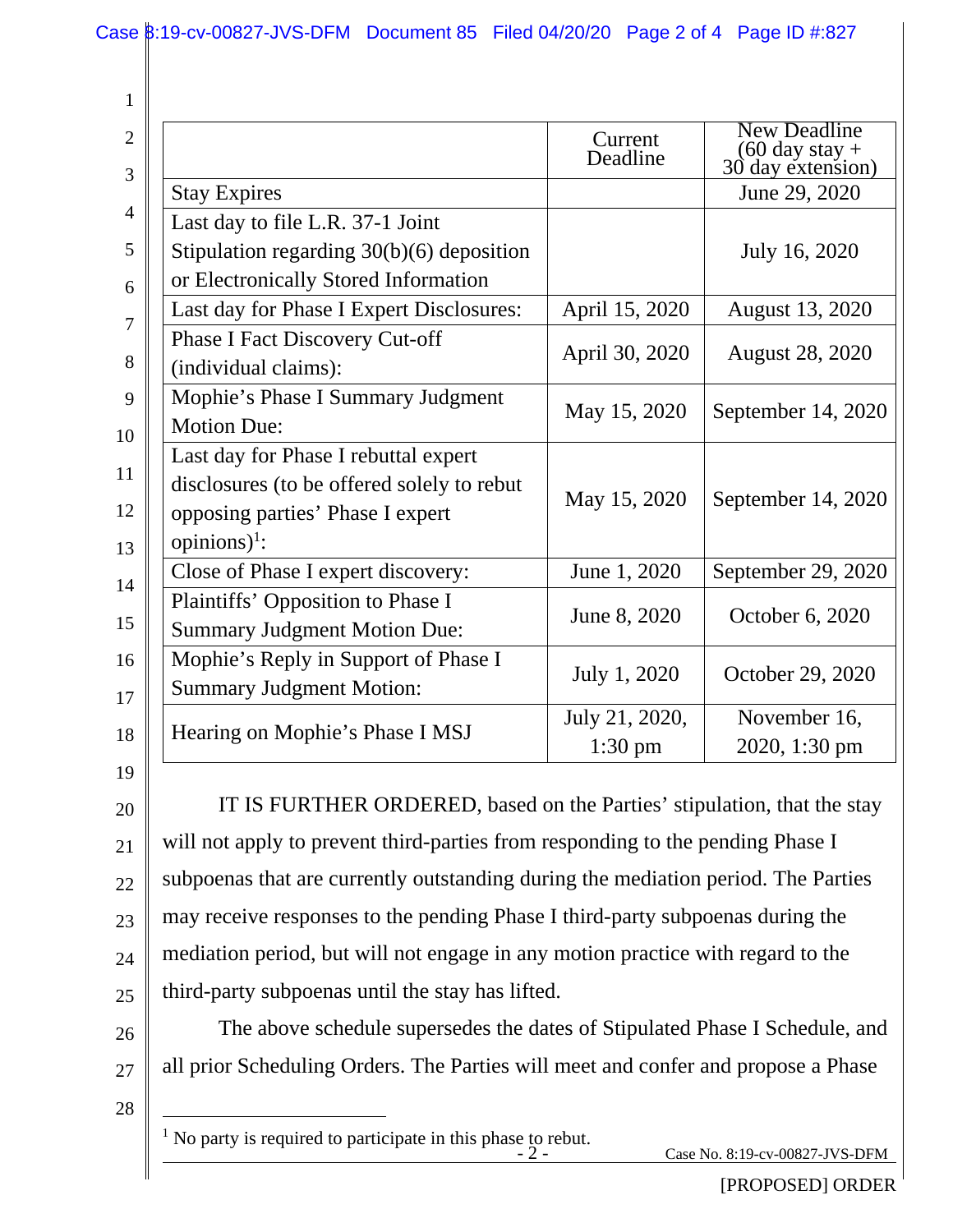|                                                                    | Case 8:19-cv-00827-JVS-DFM Document 85 Filed 04/20/20 Page 3 of 4 Page ID #:828                                                                                                                    |
|--------------------------------------------------------------------|----------------------------------------------------------------------------------------------------------------------------------------------------------------------------------------------------|
| $\mathbf{1}$<br>$\overline{2}$<br>$\mathfrak{Z}$<br>$\overline{4}$ | II schedule, if necessary, once the Court rules on Mophie's Phase I Summary<br>Judgment Motion. The Parties' rights are reserved and preserved to conduct any all<br>expert discovery in Phase II. |
| 5                                                                  | <b>SO ORDERED.</b>                                                                                                                                                                                 |
| 6                                                                  | Date: April 20, 2020                                                                                                                                                                               |
| $\overline{7}$                                                     | Hon. James V. Selna<br>U.S. District Judge                                                                                                                                                         |
| $8\,$                                                              |                                                                                                                                                                                                    |
| 9                                                                  |                                                                                                                                                                                                    |
| 10                                                                 |                                                                                                                                                                                                    |
| $11\,$                                                             |                                                                                                                                                                                                    |
| 12                                                                 |                                                                                                                                                                                                    |
| 13                                                                 |                                                                                                                                                                                                    |
| $14$                                                               |                                                                                                                                                                                                    |
| 15                                                                 |                                                                                                                                                                                                    |
| 16                                                                 |                                                                                                                                                                                                    |
| $17\,$                                                             |                                                                                                                                                                                                    |
| 18                                                                 |                                                                                                                                                                                                    |
| 19                                                                 |                                                                                                                                                                                                    |
| $20\,$                                                             |                                                                                                                                                                                                    |
| 21<br>$22\,$                                                       |                                                                                                                                                                                                    |
| 23                                                                 |                                                                                                                                                                                                    |
| 24                                                                 |                                                                                                                                                                                                    |
| 25                                                                 |                                                                                                                                                                                                    |
| $26\,$                                                             |                                                                                                                                                                                                    |
| 27                                                                 |                                                                                                                                                                                                    |
| 28                                                                 |                                                                                                                                                                                                    |
|                                                                    | $-3-$<br>Case No. 8:19-cv-00827-JVS-DFM                                                                                                                                                            |
|                                                                    | IDDOOORDIODORID                                                                                                                                                                                    |